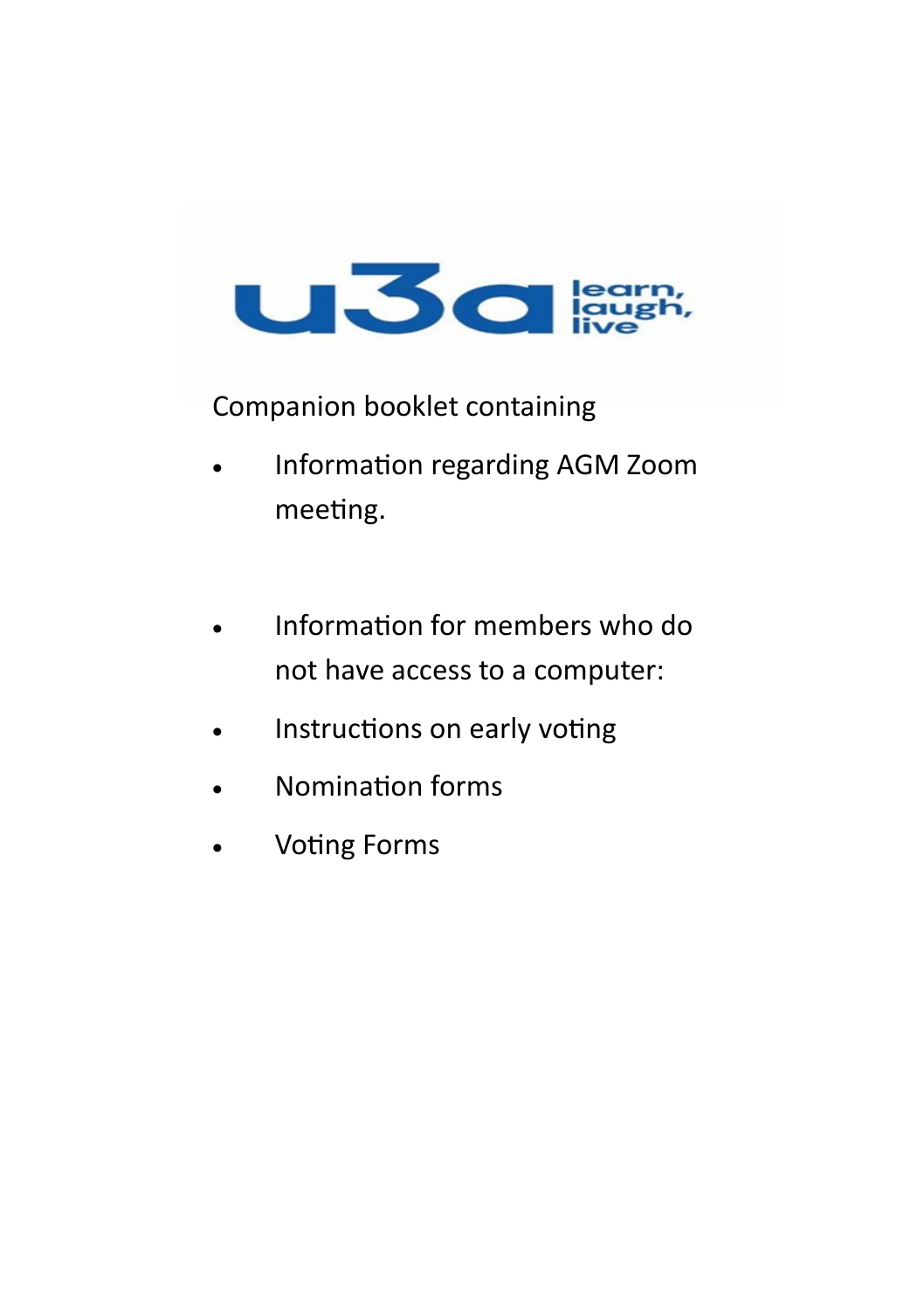# AGM 2020 – VIA ZOOM – MONDAY 14 DECEMBER 2020 AT 10:30am

1. This year's AGM will be via Zoom, but we will try where possible to retain the usual format. Further details are given below. The AGM will start at 10:30am and will be followed by a talk (speaker still to be confirmed). Attendance of a quorum of one-tenth of the membership will be required (at least 63 members) or the AGM, but not the following talk, will have to be adjourned for another time.

2. I would like to apologise to those members who cannot access Zoom, and therefore will not be able to attend the AGM. If you have or can get internet access, there are tutorials about Zoom available via U3A and other internet resources (eg You Tube), as well as a *Zoom How To* video.

3. The AGM Booklet is enclosed. The AGM Agenda and standard motions to be voted upon are contained in the Booklet. I am pleased to announce we now have a nomination for the Chairperson post, details in the Booklet. We do however still have a vacancy for Vice Chairperson.

4. In a change from normal procedures **enclosed are some forms for completion and return if appropriate.** These include additional nominations for Committee members, additional motions, a voting form to allow those members not attending to register their choice, plus guidance for completion and return of the forms. The voting form should **not** be completed if you are planning to be at the AGM.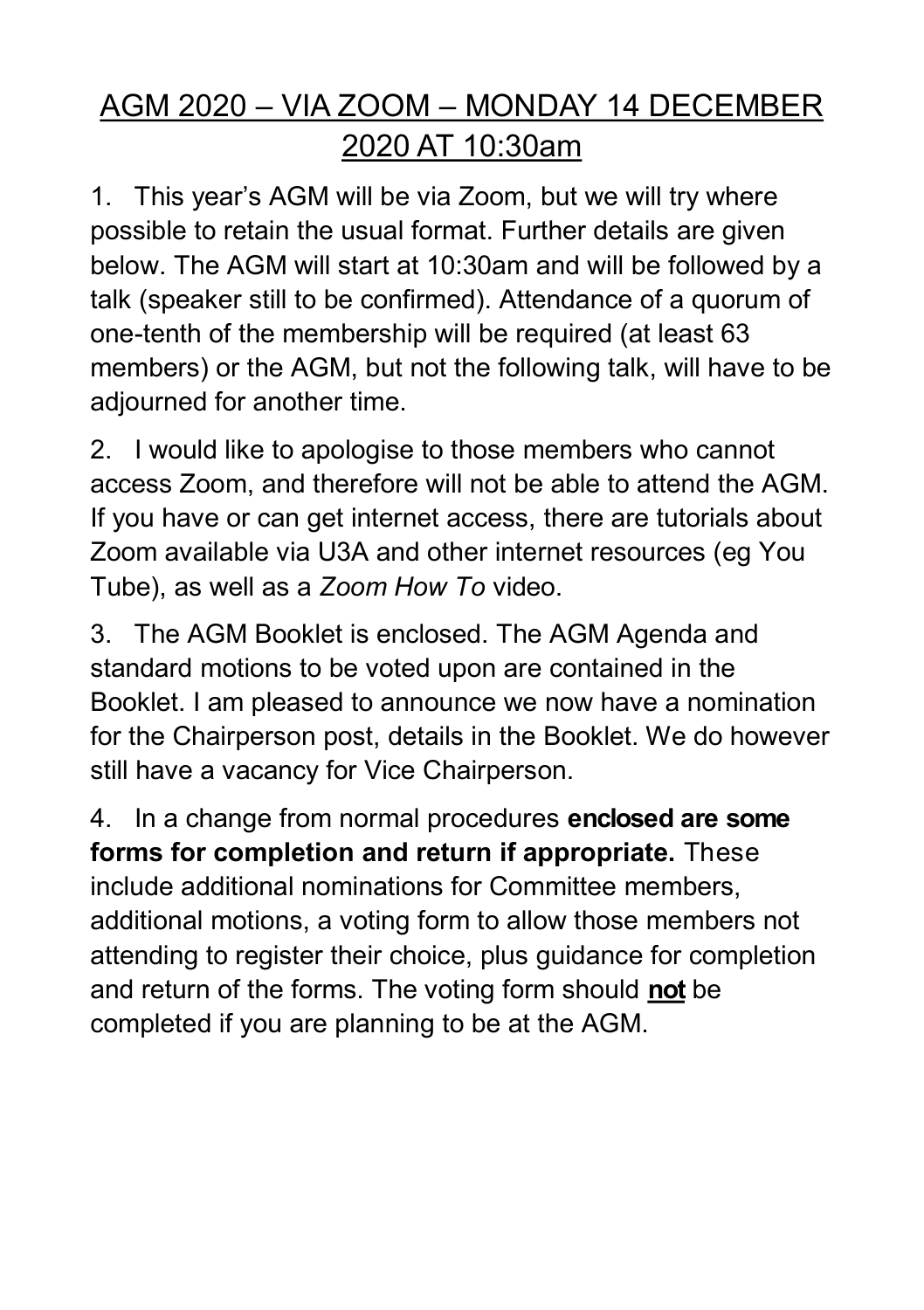5. Any additional motions or nominations for the Committee will be added to the Agenda on the day and voted upon at the AGM.

Please note the date by which any forms must be received by the Minutes Secretary. Any further motions for the AGM must be received in writing at least 15 days (by Sat 29 Nov) before the AGM. The chairperson will **not** accept motions on the day of the AGM.

6. Most of the AGM business will be carried out as usual at the AGM. If you have any questions about the new procedures, please contact the Minutes Secretary as detailed below.

7. Finally, thank you all for your cooperation and for remaining members of our U3A in these difficult times. The Committee all hope 2021 will be a lot better for everyone.

Duncan Fraser Minutes Secretary

[minsec@tewkesburyu3a.org.uk](mailto:minsec@tewkesburyu3a.org.uk)

01684 325013.

This is the official telephone number for our U3A so you may be connected to an answerphone service.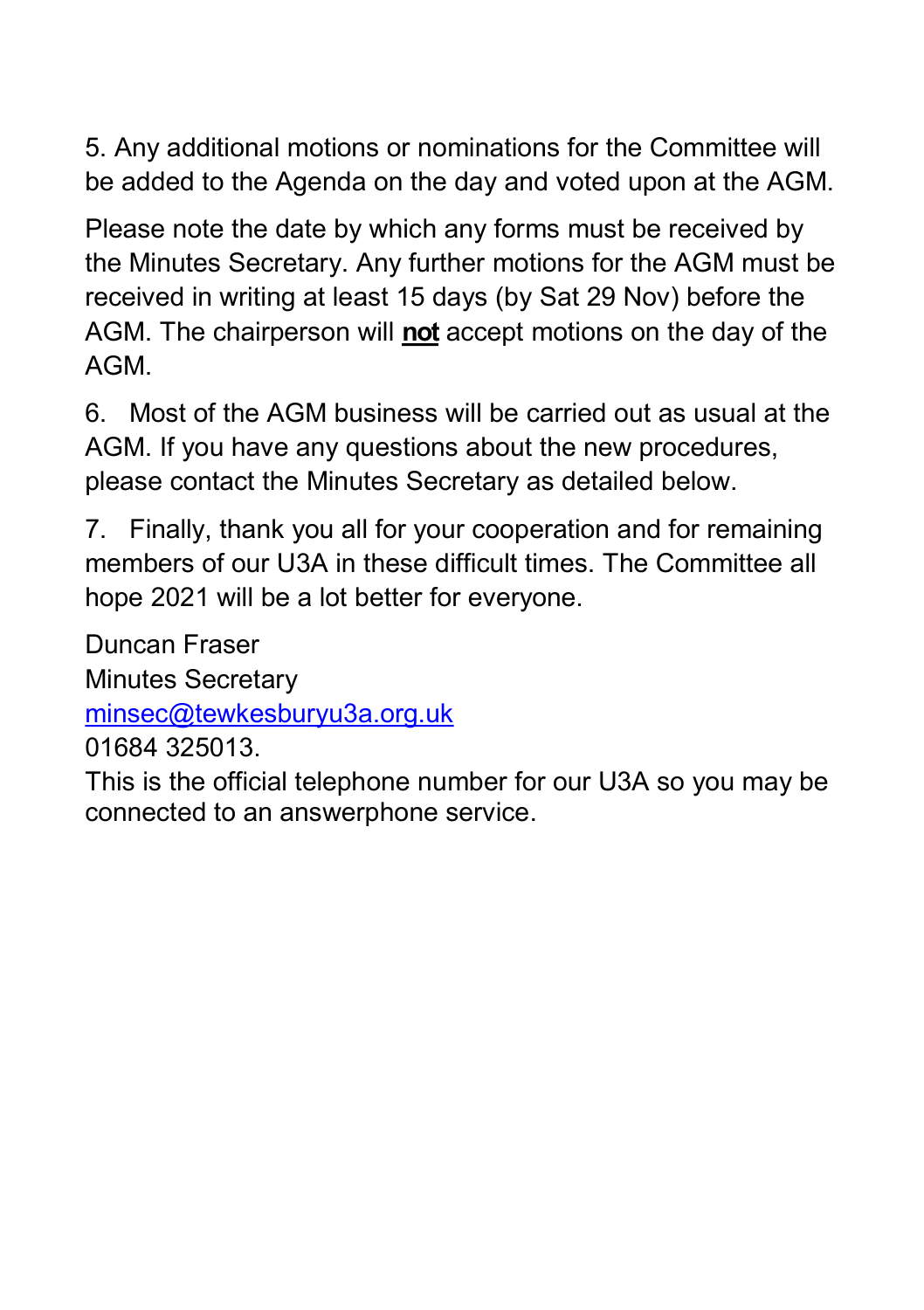## **ZOOM AGM - COMPLETION & RETURN DETAILS FORM**

**The relevant Form** should be completed and returned to the Minutes Secretary,

Duncan Fraser, by no later than 29 November 2020, either by post to:

7 Park Close, Northway, Tewkesbury, Glos, GL20 8RB or by e-mail to: [minsec@tewkesburyu3a.org.uk](mailto:minsec@tewkesburyu3a.org.uk)

## **BY POST**

Cut out the relevant form.

Against each of the listed items either write the details requested or make your selection by placing an "X" in the box of your choice.

Ensure you fill in your name and membership number plus any other details requested.

Post to the Minutes Secretary.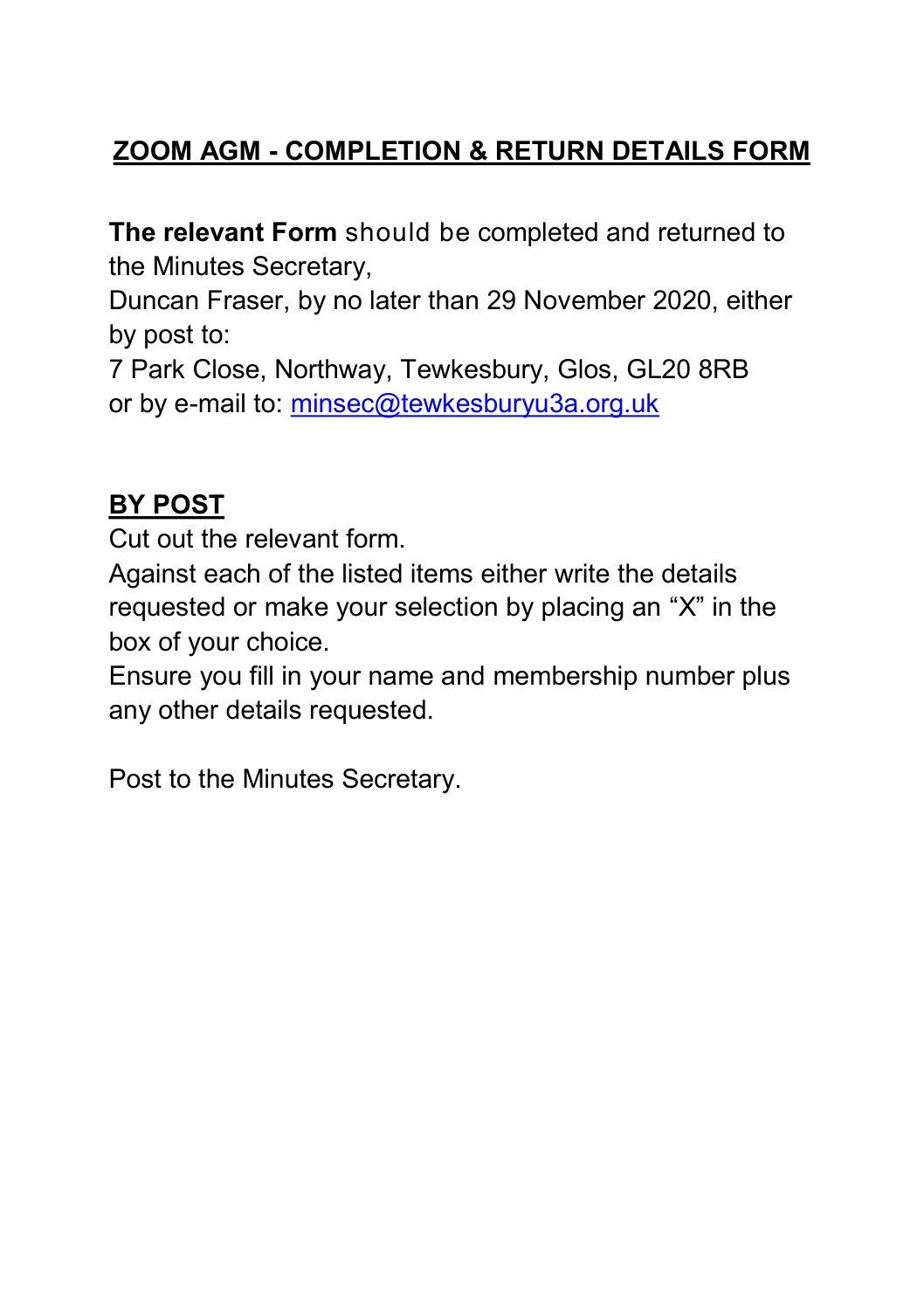## **Tewkesbury & District U3A**

## **COMMITTEE NOMINATION FORM**

There are nominations to stand for most of our committee posts at the AGM December 2020 for a further year. Details are in the AGM Booklet. There is still a vacancy for Vice Chairperson.

If you wish to nominate an alternative U3A member for any of the appointments, please complete the details below.

**I wish to nominate the following to be member(s) of the Committee and confirm I have their permission to do so:**

| <b>POSITION:</b>            | NAME:       |
|-----------------------------|-------------|
| <b>Chairman</b>             |             |
| <b>Membership Secretary</b> |             |
| <b>Minutes Secretary</b>    |             |
| <b>Treasurer</b>            |             |
| <b>Vice Chair</b>           |             |
| <b>Non-Officer</b>          |             |
| <b>Non-Officer</b>          |             |
|                             |             |
| <b>Proposed by:</b>         |             |
| <b>Membership No:</b>       |             |
| email Address:              | <b>Date</b> |
| Seconded by:                |             |
| <b>Membership No:</b>       |             |
| email Address:              | <b>Date</b> |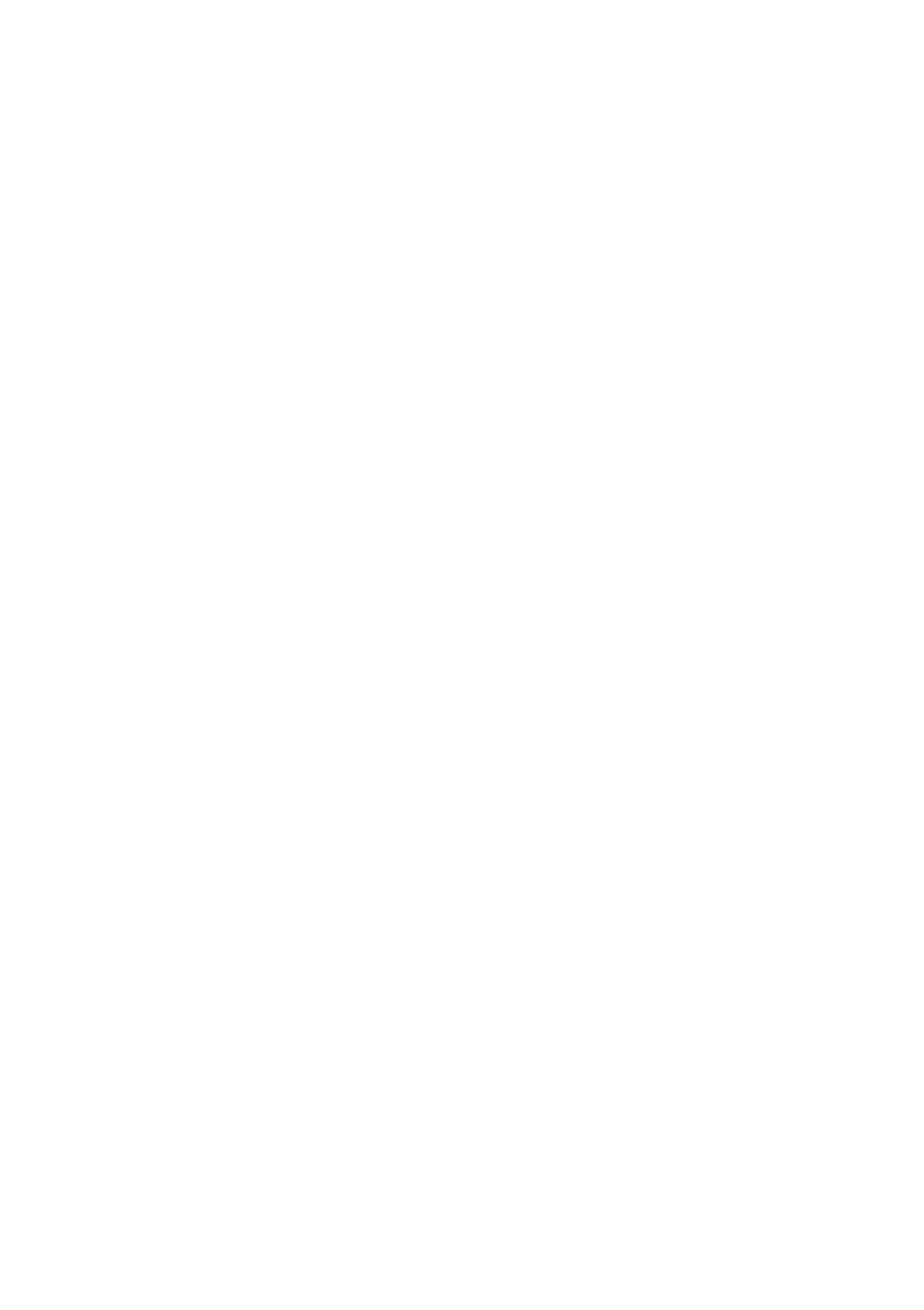## **MOTION/RECOMMENDATION FORM**

If you wish to propose a motion or recommendation to be considered at the AGM on Monday 14th December 2020 please complete the appropriate space below.

Forms must be posted or e-mailed to reach the Minutes Secretary by 29 November 2020. Motions/recommendations must be proposed and seconded by current members of Tewkesbury & District U3A.

Motion/Recommendation:

**Proposed by:**

**Membership No:**

**E-Mail Address**

**Seconded by:** 

**Membership No:**

**E-Mail Address:**

**Date:**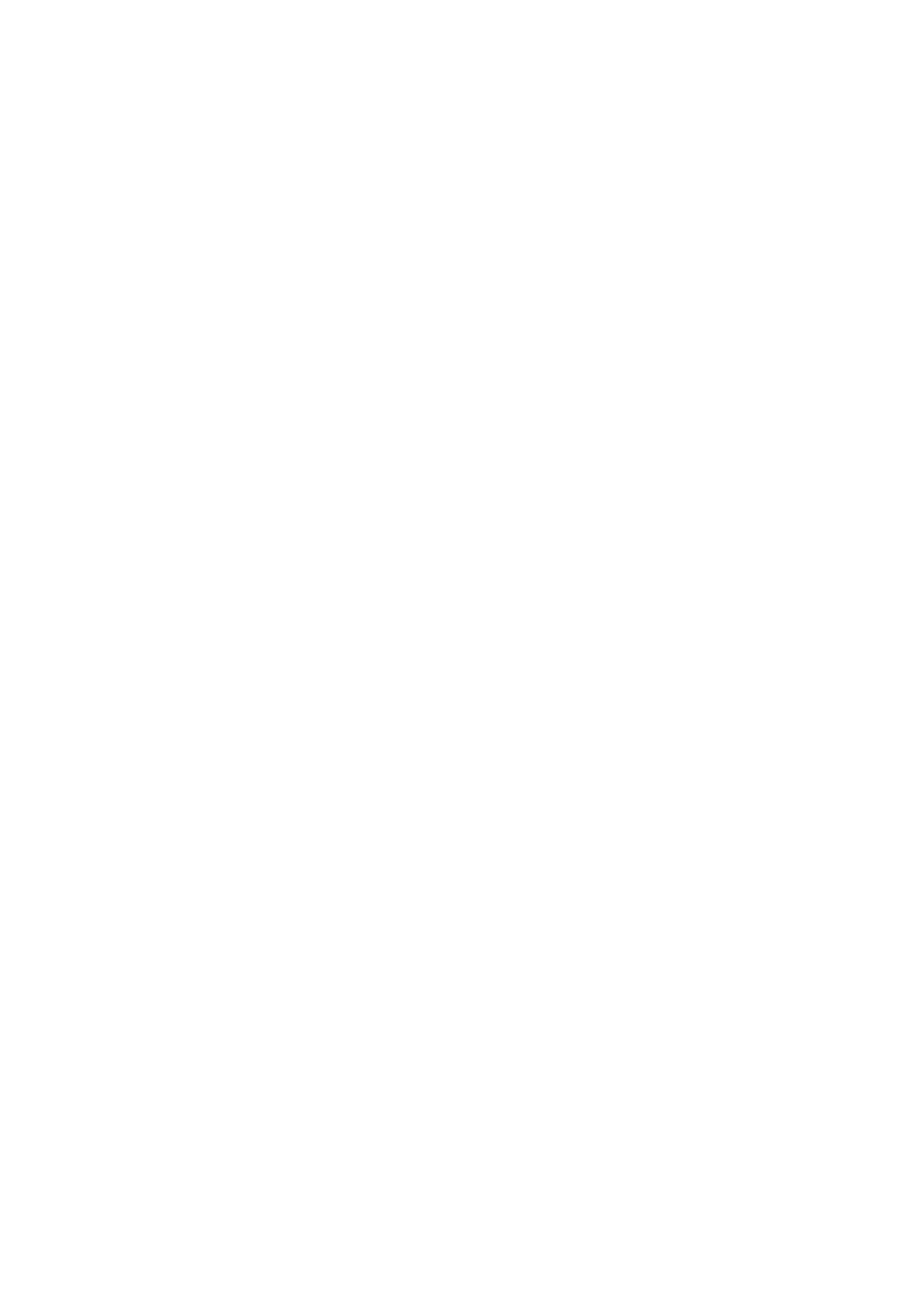## **VOTING FORM**

(Only to be completed by those members **not** present at the AGM on 14 Dec 20)

 1. I, being a member of Tewkesbury & District U3A, approve the following:

2. Minutes of Tewkesbury & District AGM 2019 accepted as a true record:



3 – 5. [3] Chairperson's Report

[4] Membership Secretary's (Report)

 [5]Treasurer's Annual Report for the year until 31 August 2020 are accepted as a true record:

**3**